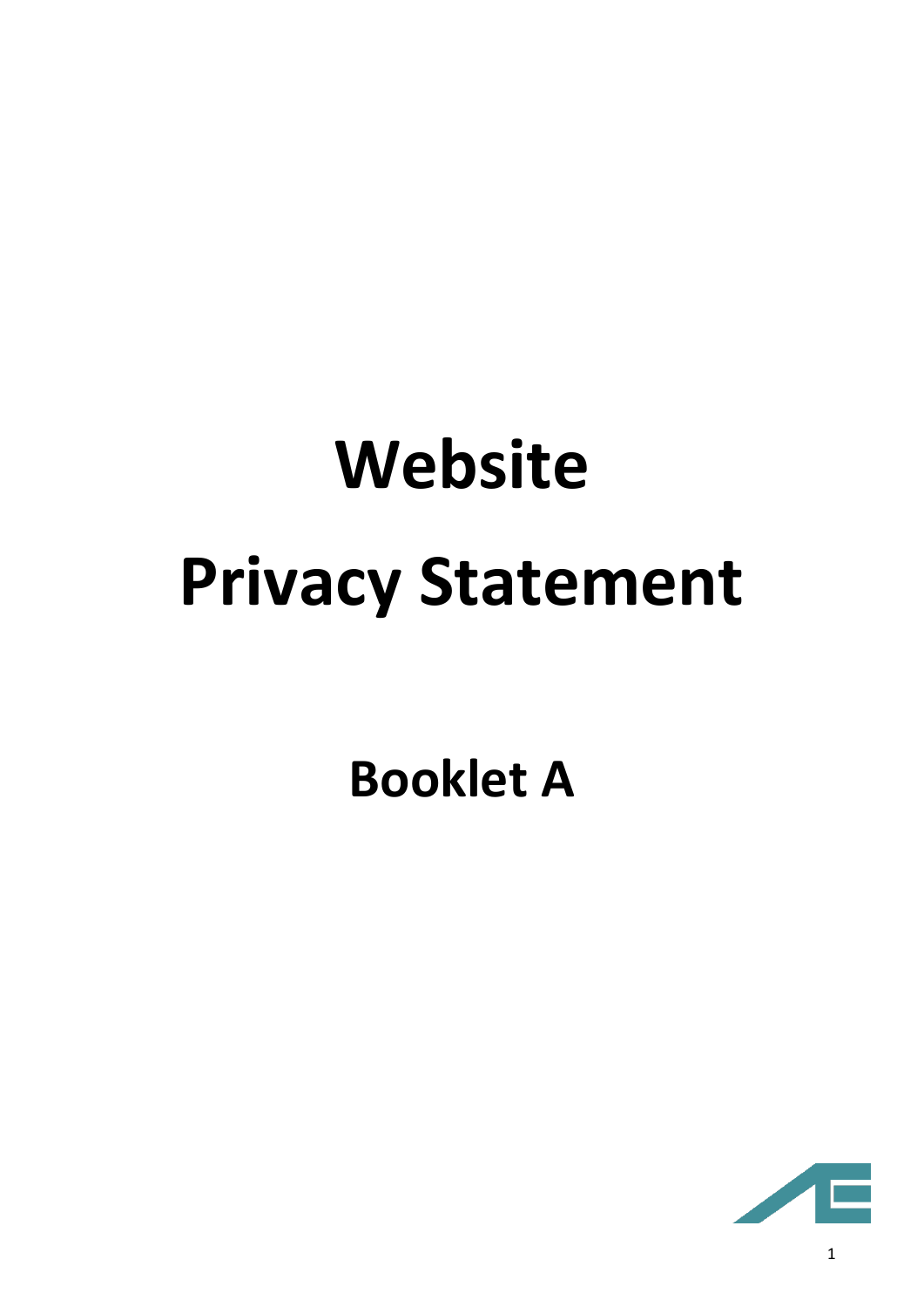# **EXPLANATORY NOTE**

## **Privacy statement for website**

This is the equivalent of the Privacy Notice referred to in the main booklet. This should be accessed by way of link on the Practice's website and it sets out details in terms of a Cookies Policy etc… Each Practice may wish to confirm its accuracy with its IT providers as it may vary depending on the website.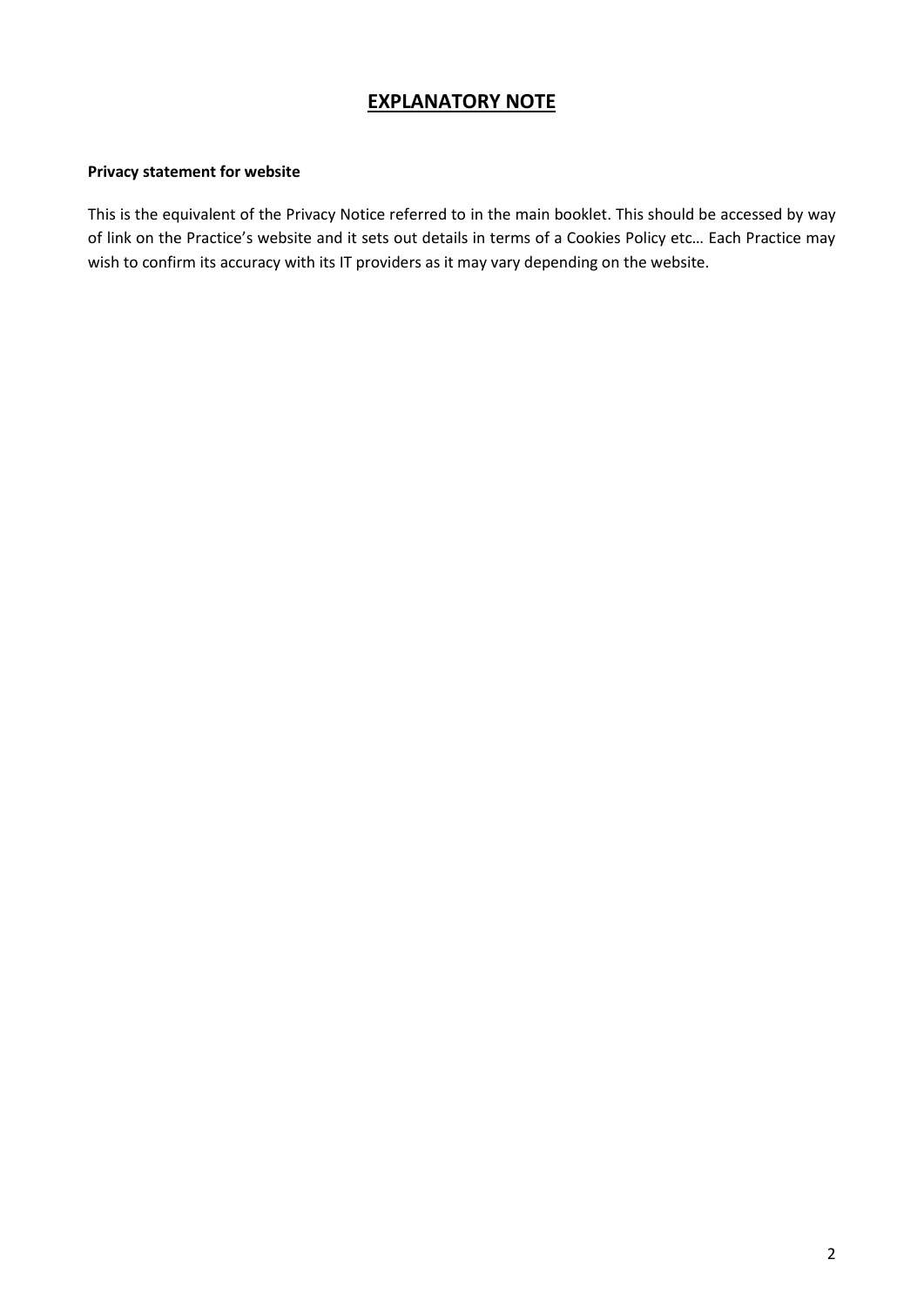# **PRIVACY STATEMENT FOR WEBSITE**

# **1. WHO WE ARE**

When we talk about Romeril Forensic Engineers or "we", "our" or "us" in this statement, we are talking about Romeril Forensic Engineers. Romeril Forensic Engineers fully respects your right to privacy and we are committed to ensuring that your privacy is protected. Please read the following to learn more about how we collect, use, process, and disclose your information, including personal information and how we keep it secure. For the purpose of the EU General Data Protection Regulation 2016/679 and the Data Protection Act 2018 (the "**Act**" the data controller is Romeril Forensic Engineers whose registered office is at The Mews, Montague Court, 7 – 11 Montague Street, Dublin 2.

# **2. WHAT DOES THIS PRIVACY STATEMENT COVER?**

This Privacy Statement covers our treatment of your personal information that we gather when you are using our services or when you contact us in any manner. We gather various types of information, including information that identifies you as an individual ("**Personal Information**") as explained in more detail below.

# **3. WHAT INFORMATION DO WE COLLECT?**

We collect information from you from three (3) main sources. This includes information we collect, (1) directly from you as a client, (2) for relationship management purposes.

### 3.1 Personal information we collect directly from you as a client

We collect the following Personal Information directly from you or the organisation you are connected with when you or the organisation enquires about or engages us to provide engineering services or an expert engineering opinion

- Name
- Address
- Date of birth
- Civil status
- Contact details
- PPS number
- Job description
- Work/Career history
- Photo
- Records (including training records)
- Licences and permits (including but not limited to driving licence, CSCS certificates of competence)
- Car registration number (in the case of an RTA)
- Documentation which may be provided in connection with any incident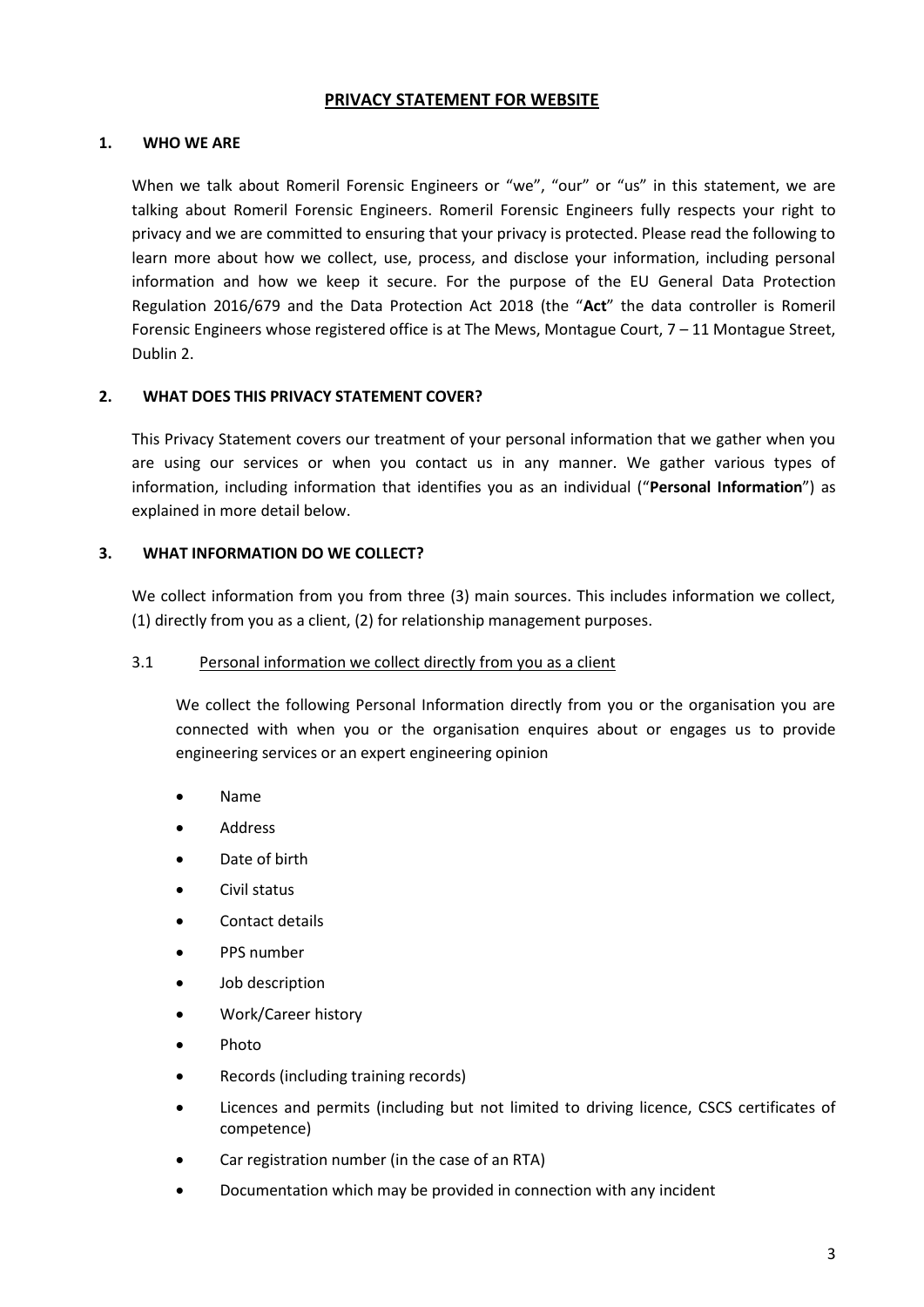- General correspondence
- Correspondence and minutes of meetings
- Emergency contact details
- Signed confidentiality agreement
- CCTV images captured through the legitimate use of CCTV

It is your responsibility to ensure that all Personal Information you provide us with is complete, accurate and up-to-date in all respects and not misleading. Our ability to provide our advice and services, and the quality thereof, may be negatively affected if you fail to do so.

You may provide Personal Information about yourself or about other people to us during the course of our dealings with you. Whenever you provide us with Personal Information about another person, you must ensure that you are entitled to disclose the Personal Information relating to that other person to Romeril Forensic Engineers and that we may process that Personal Information in accordance with this Privacy Statement without having to take any further steps. It is your responsibility to ensure that the person concerned is aware of the content of this Privacy Statement.

# 3.2 Personal information we collect and relationship management purposes

We may collect your Personal Data for relationship management purposes when you or your organisation contact us or communicate with any Romeril Forensic Engineers staff, when you supply your Personal Information to us via email, by telephone or otherwise.

We collect the following Personal Information from you:

- your name
- your employer, your job title and/or position
- your contact details, including your postal address, email address and phone number

# **3.3 HOW DO WE USE AND PROCESS THE INFORMATION?**

# 3.4 Process and use of personal information we collect directly from you as a client

We use and process Personal Information that we collect as follows:

- *3.4.1 Purposes related to and ancillary to entering into and performing our contract with you* It is necessary to provide us with your Personal Information on this basis as it is necessary to provide our services to you. The consequence for not doing so is that we will not be able to perform the engineering services for which you or your organisation engage us.
- *3.4.2 Where it is in our legitimate interest to do so* In particular: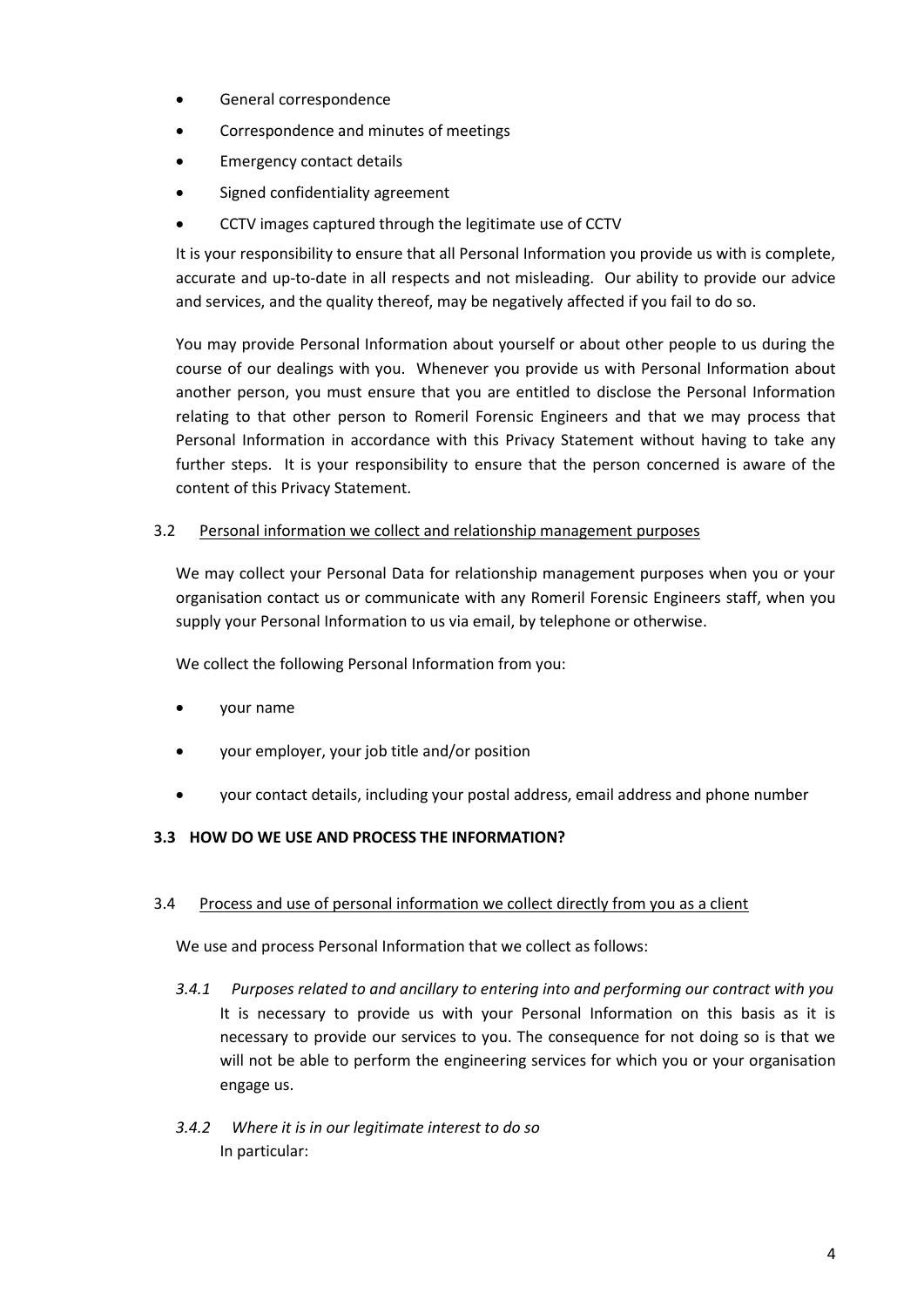- to enter into a contractual relationship with the organisation with which you are connected
- to provide engineering advice/ expert opinion or other services or matters that the organisation has requested (including reporting on an incident or advisory service for which our client engages us)
- managing and administering the organisation's business relationship with Romeril Forensic Engineers, including processing payments, billing and collection and support services
- for purposes related and/or ancillary to any of the above or any other purpose for which your Personal Information was provided to us.

When we process your Personal Information based on our legitimate interests, we make sure to consider and balance any potential impact on you and your data protection rights. We will not use your Personal Information for activities where our interests are overridden by the impact on you (unless we have your consent or are otherwise required or permitted by law).

You have certain rights when we process your Personal Data on this basis. For more on exercising your data subject rights please see 'Exercise my Data Subject Rights'.

# *3.4.3 To comply with legal obligations to which we are subject*

In particular:

- to comply with our legal and regulatory obligations (e.g. record keeping obligations)
- to comply as appropriate with Engineers Ireland, Chartered Accountants Ireland, the Health and Safety Authority and other relevant governmental and/or regulatory authorities or bodies
- to establish, exercise and defend our legal rights and any legal proceedings which may arise

# 3.5 Personal information we collect for relationship management purposes

The Personal Information that we collect is processed and used as follows:

# *3.5.1 Where it is in our legitimate interest to do so. We have legitimate interests in*

- conducting administrative and operational processes within our business
- protecting the security and integrity of our premises, IT systems, online platforms and other systems
- managing and administering our relationship with our business contacts and with our clients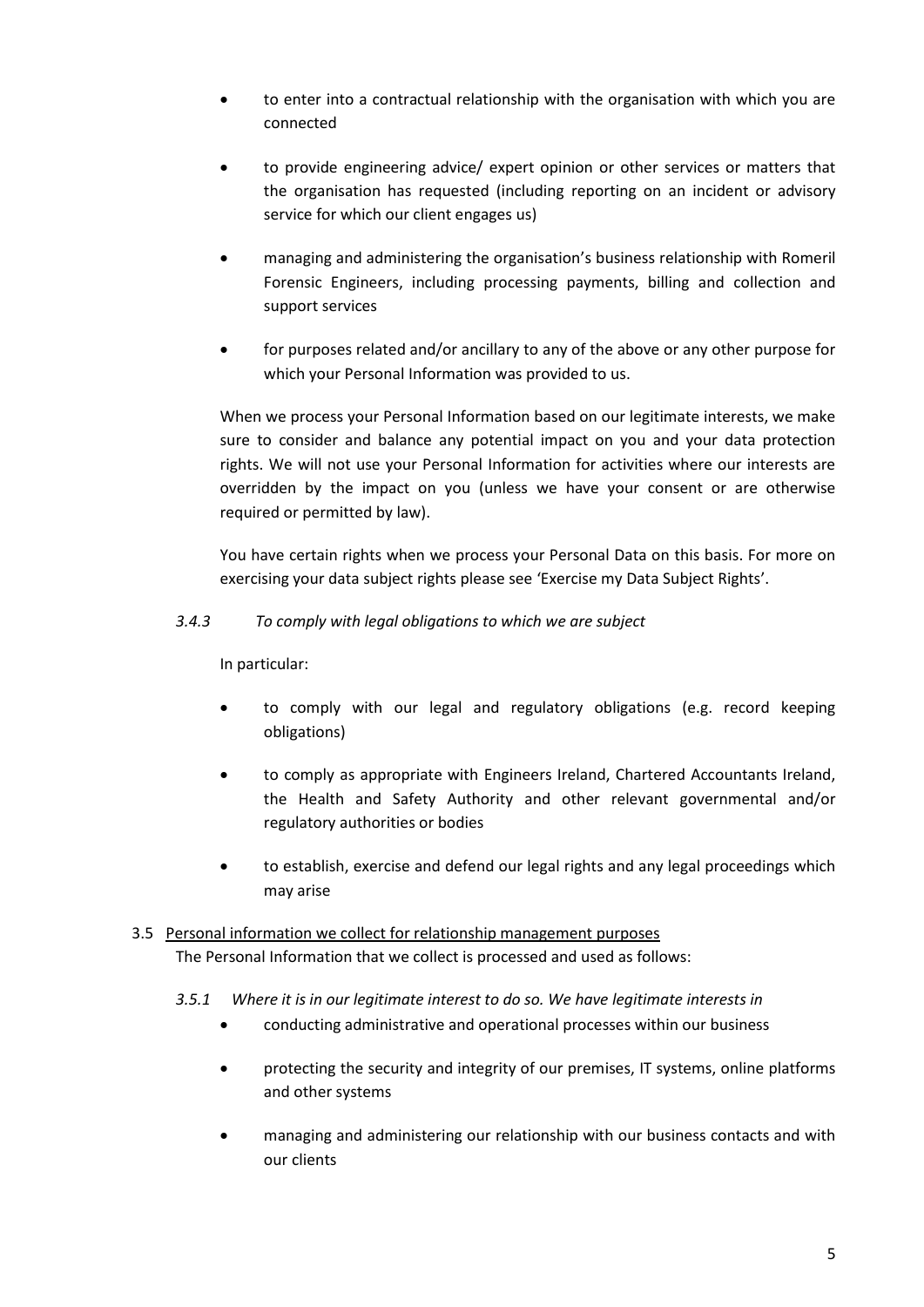When we process your Personal Information based on our legitimate interests, we make sure to consider and balance any potential impact on you and your data protection rights. We will not use your Personal Information for activities where our interests are overridden by the impact on you (unless we have your consent or are otherwise required or permitted by law).

You have certain rights when we process your Personal Data on this basis. For more on exercising your data subject rights please see 'Exercise my Data Subject Rights'.

# **3.6 HOW DO WE SHARE YOUR PERSONAL INFORMATION?**

# 3.7 Personal information we collect directly from you as a client

We may disclose some or all of the Personal Information we collect from you to certain trusted third parties in accordance with contractual arrangements we have in place with these third parties or as required by law, including:

- third parties such as insurance companies, loss adjusters, solicitors, barristers, consultants, expert witnesses, advisors and technology service providers.
- other people in your organisation
- our auditors and professional advisors
- suppliers and service providers to whom we outsource support services
- IT service providers
- regulators and official authorities

# 3.8 Personal information we collect for relationship management purposes

We may disclose some or all of the Personal Information we collect from you to certain trusted third parties in accordance with contractual arrangements we have in place with these third parties, including:

- suppliers and service providers to whom we outsource support services
- IT service providers
- third parties involved in hosting or organising events or seminars

# 3.9 Personal information we automatically collect when you visit our website

We may disclose some or all of the Personal Information we collect from you to certain trusted third parties in accordance with contractual arrangements we have in place with these third parties, including:

suppliers and service providers to whom we outsource support services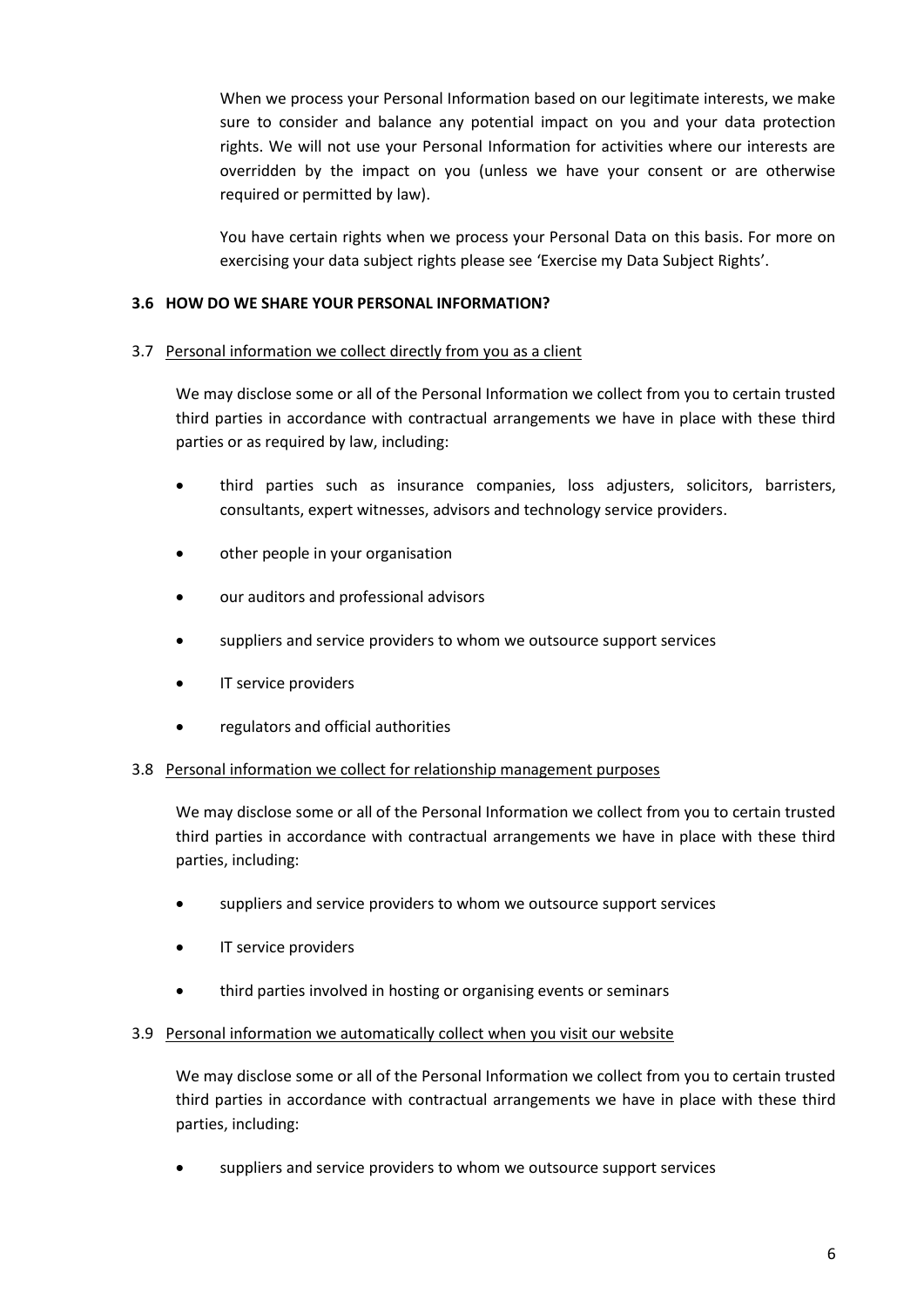IT service providers

# **4 IS PERSONAL INFORMATION ABOUT ME SECURE?**

We use appropriate technical, organisational and administrative security measures to protect any information we hold in our records from loss, misuse, and unauthorized access, disclosure, alteration and destruction.

While Romeril Forensic Engineers takes all due care in ensuring the privacy and integrity of the information that you provide to us, we recognise that no data transmission over the internet can be 100% guaranteed as secure. The possibility exists that this information could be unlawfully observed by a third party while in transit over the internet. We accept no liability should this occur.

# **5 HOW LONG WILL WE USE YOUR PERSONAL INFORMATION FOR?**

We will only retain your Personal Information for as long as necessary to fulfil the purposes we collected it for, including for the purposes of satisfying any legal, accounting, or reporting requirements.

To determine the appropriate retention period for personal data, we consider the amount, nature, and sensitivity of the personal data, the potential risk of harm from unauthorised use or disclosure of your personal data, the purposes for which we process your personal data and whether we can achieve those purposes through other means, and the applicable legal requirements.

# **6 EXERCISE MY DATA SUBJECT RIGHTS**

You have the following rights under the GDPR, in certain circumstances and subject to certain exemptions, in relation to your personal data:

- Right to access the data you have the right to request a copy of the personal data that we hold about you, together with other information about our processing of that personal data
- Right to rectification you have the right to request that any inaccurate data that is held about you is corrected, or if we have incomplete information you may request that we update the information such that it is complete.
- Right to erasure you have the right to request us to delete personal data that we hold about you. This is sometimes referred to as the right to be forgotten.
- Right to restriction of processing or to object to processing you have the right to request that we no longer process your personal data for particular purposes, or to object to our processing of your personal data for particular purposes.
- Right to data portability you have the right to request us to provide you, or a third party, with a copy of your personal data in a structured, commonly used machine-readable format.

In order to exercise any of the rights set out above, please contact us at the contact details at the start of this privacy notice.